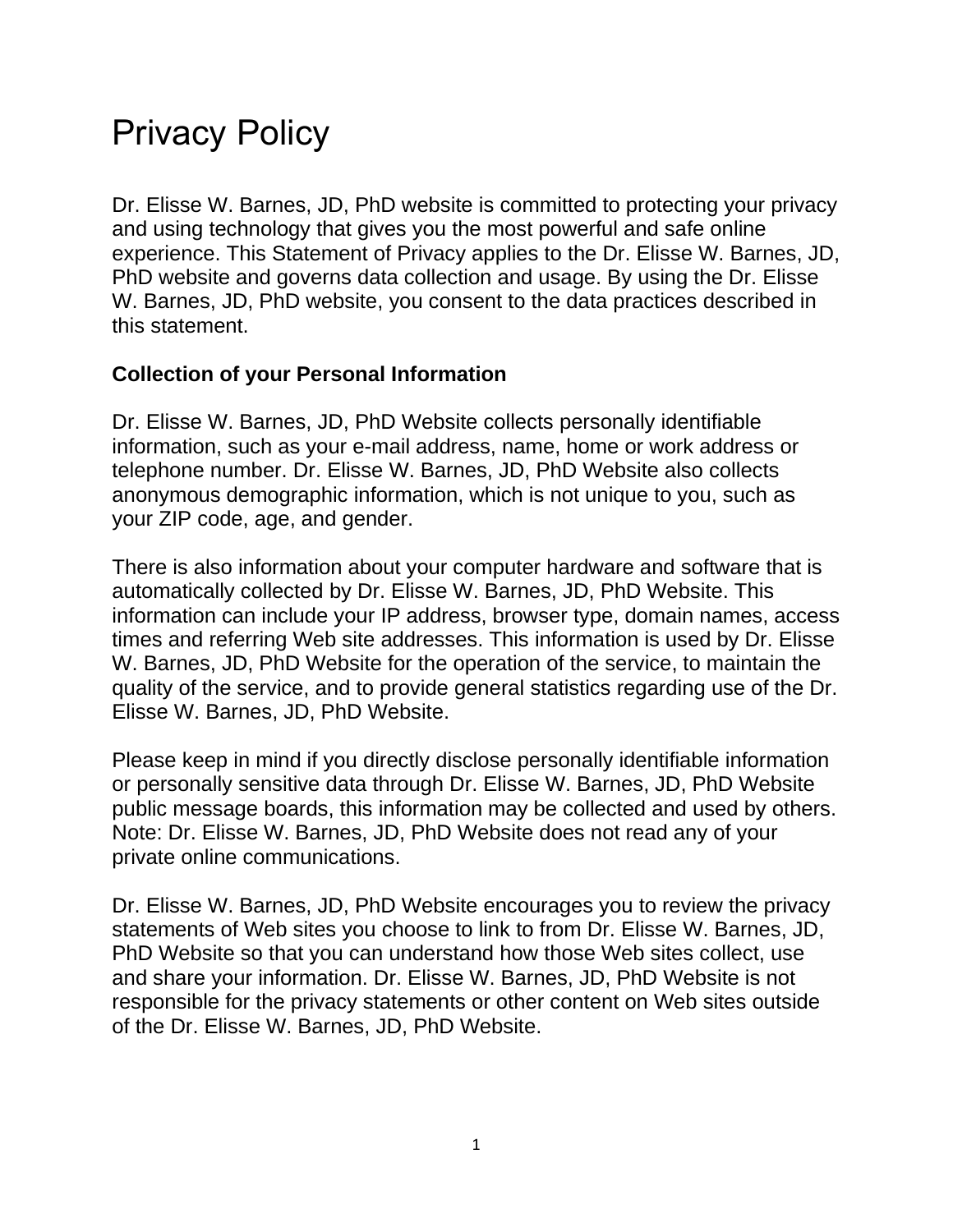#### **Use of your Personal Information**

Dr. Elisse W. Barnes, JD, PhD Website collects and uses your personal information to operate the Dr. Elisse W. Barnes, JD, PhD Website and deliver the services you have requested. Dr. Elisse W. Barnes, JD, PhD Website also uses your personally identifiable information to inform you of other products or services available from Dr. Elisse W. Barnes, JD, PhD. Dr. Elisse W. Barnes, JD, PhD Website may also contact you via surveys to conduct research about your opinion of current activities or of potential new activities that may be offered.

Dr. Elisse W. Barnes, JD, PhD Website does not sell, rent or lease its customer lists to third parties. In addition, Dr. Elisse W. Barnes, JD, PhD Website may share data with trusted partners to help us perform statistical analysis, send you email or postal mail, provide customer support, or arrange for deliveries. All such third parties are prohibited from using your personal information except to provide these services to Dr. Elisse W. Barnes, JD, PhD Website, and they are required to maintain the confidentiality of your information.

Dr. Elisse W. Barnes, JD, PhD Website does not use or disclose sensitive personal information, such as race, religion, or political affiliations, without your explicit consent.

Dr. Elisse W. Barnes, JD, PhD Website keeps track of the Websites and pages our customers visit within Dr. Elisse W. Barnes, JD, PhD Website, in order to determine what Dr. Elisse W. Barnes, JD, PhD Website services are the most popular. This data is used to deliver customized content and advertising within Dr. Elisse W. Barnes, JD, PhD Website to customers whose behavior indicates that they are interested in a particular subject area.

Dr. Elisse W. Barnes, JD, PhD Website will disclose your personal information, without notice, only if required to do so by law or in the good-faith belief that such action is necessary to: (a) conform to the edicts of the law or comply with legal process served on Dr. Elisse W. Barnes, JD, PhD Website or the site; (b) protect and defend the rights or property of Dr. Elisse W. Barnes, JD, PhD Website; and, (c) act under exigent circumstances to protect the personal safety of users of Dr. Elisse W. Barnes, JD, PhD Website, or the public.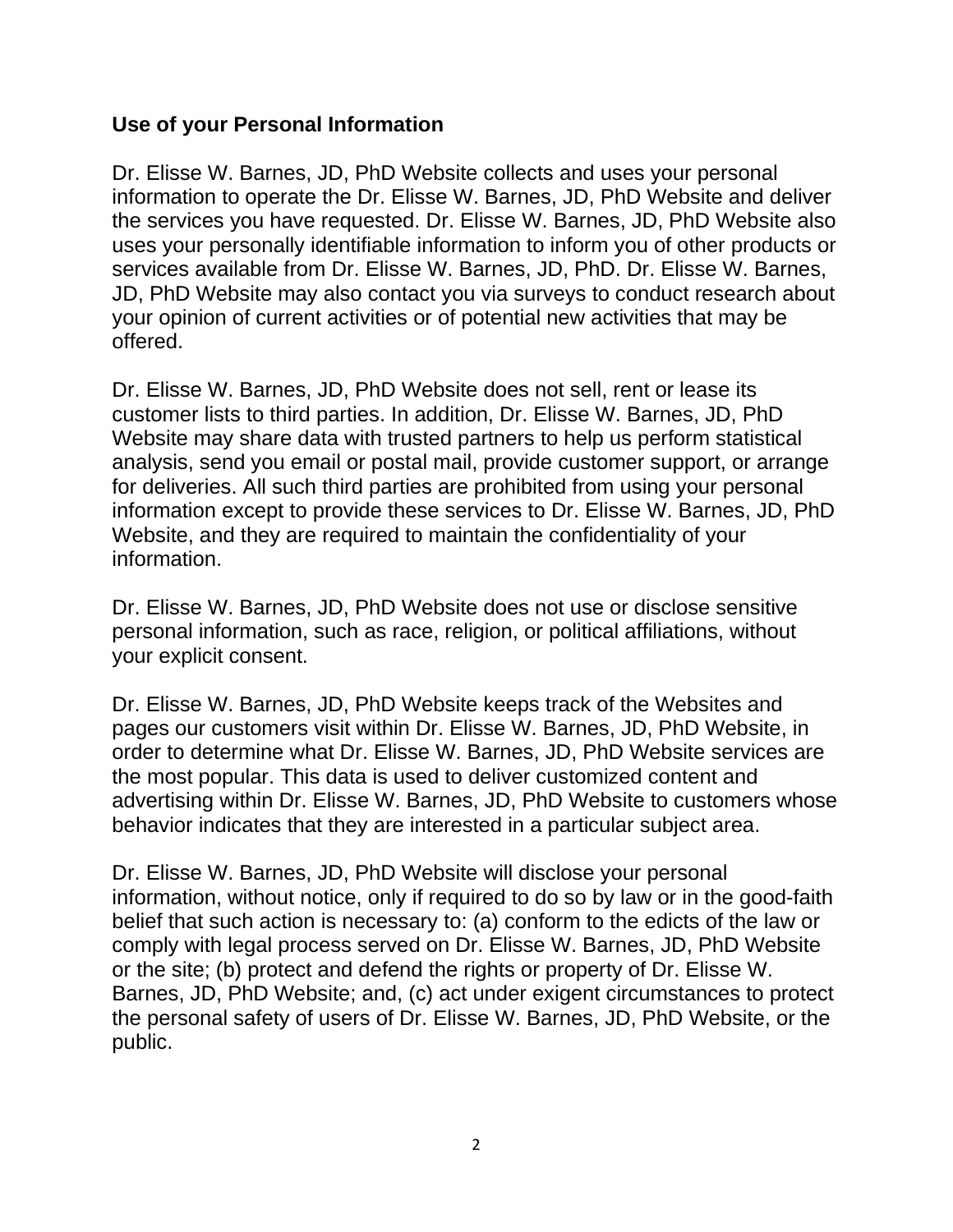#### **Use of Cookies**

The Dr. Elisse W. Barnes, JD, PhD Web site uses "cookies" to help you personalize your online experience. A cookie is a text file that is placed on your hard disk by a Web page server. Cookies cannot be used to run programs or deliver viruses to your computer. Cookies are uniquely assigned to you and can only be read by a web server in the domain that issued the cookie to you.

One of the primary purposes of cookies is to provide a convenience feature to save you time. The purpose of a cookie is to tell the Web server that you have returned to a specific page. For example, if you personalize Dr. Elisse W. Barnes, JD, PhD Website pages, or register with Dr. Elisse W. Barnes, JD, PhD Website site or services, a cookie helps Dr. Elisse W. Barnes, JD, PhD Website to recall your specific information on subsequent visits. This simplifies the process of recording your personal information, such as billing addresses, shipping addresses, and so on. When you return to the same Dr. Elisse W. Barnes, JD, PhD Website, the information you previously provided can be retrieved, so you can easily use the Dr. Elisse W. Barnes, JD, PhD Website features that you customized.

You can accept or decline cookies. Most Web browsers automatically accept cookies, but you can usually modify your browser setting to decline cookies if you prefer. If you choose to decline cookies, you may not be able to fully experience the interactive features of the Dr. Elisse W. Barnes, JD, PhD Website services you visit.

### **Security of your Personal Information**

Dr. Elisse W. Barnes, JD, PhD Website secures your personal information from unauthorized access, use or disclosure. Dr. Elisse W. Barnes, JD, PhD Website secures the personally identifiable information you provide on computer servers in a controlled, secure environment, protected from unauthorized access, use or disclosure. When personal information (such as a credit card number) is transmitted to other Web sites, it is protected using encryption, such as the Secure Socket Layer (SSL) protocol.